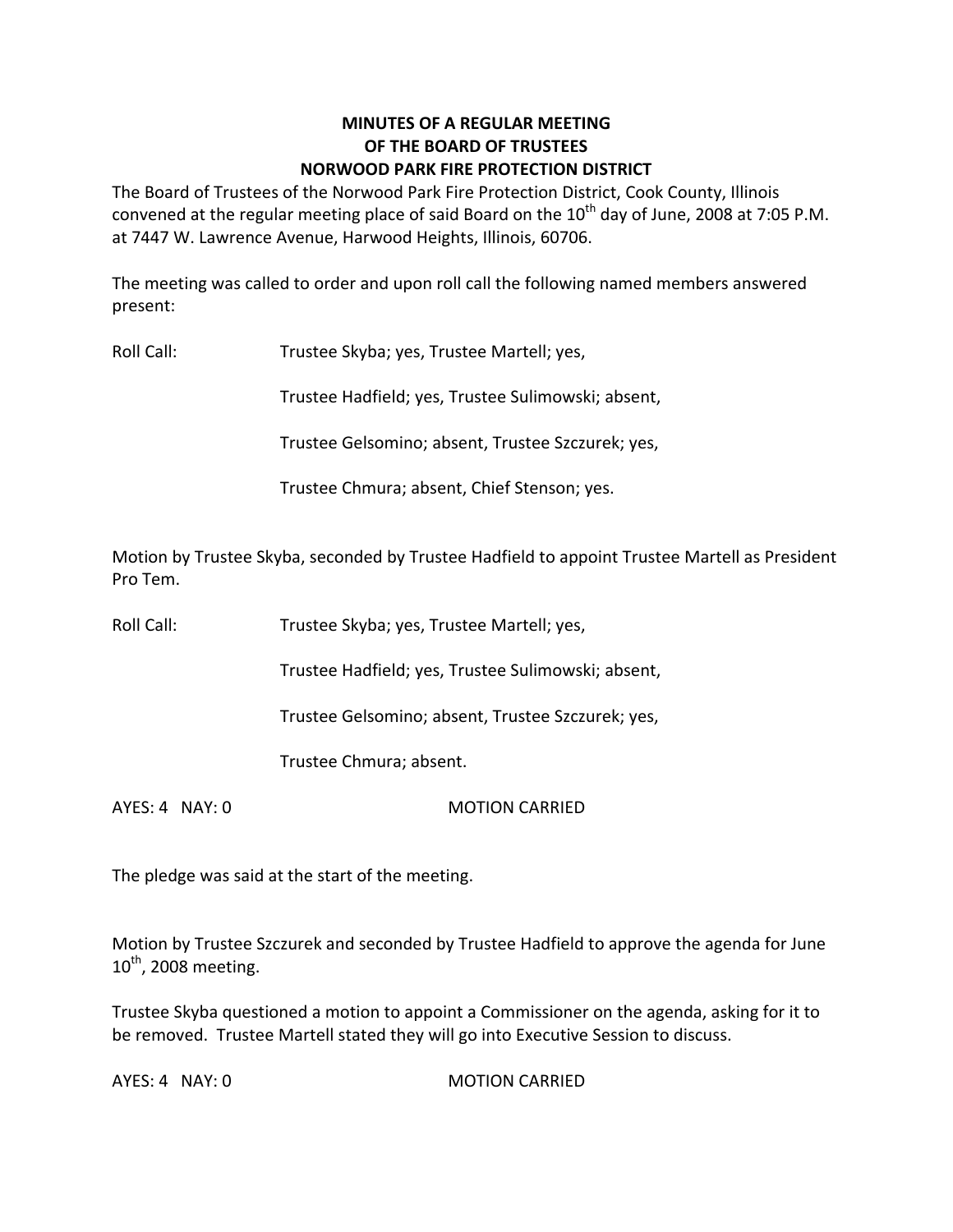## **COMMUNICATION WITH AUDIENCE** (Public Participation)

A motion was made by Trustee Skyba and seconded by Trustee Martell to suspend the rules to permit visitors to be recognized. The Board retains the right to refuse to recognize any individual if they feel their comments are not relevant or to "put them off", if they exceed their time allotment. After all have had an opportunity to address the Board, the President moves the rules be reinstated, and the Board will proceed with meeting.

AYES: 4 NAY: 0 **MOTION CARRIED** 

Commissioner Tom Green presented the Board with a letter of retirement effective on his 88<sup>th</sup> birthday June 27, 2008. The Board accepted the retirement with regret and thanked him for his accomplishments. Lieutenant Blondell also thanked Tom Green for his years of service.

A motion was made by Trustee Skyba and seconded by Trustee Szczurek to approve the payment of all current bills.

Roll Call: Trustee Skyba; yes, Trustee Martell; yes,

Trustee Hadfield; yes, Trustee Sulimowski; absent,

Trustee Gelsomino; absent, Trustee Szczurek; yes,

Trustee Chmura; absent.

AYES: 4 NAY: 0 **MOTION CARRIED** 

A motion was made by Trustee Hadfield and seconded by Trustee Martell to approve the minutes of the Regular meeting held on May 13<sup>th</sup>, 2008.

Roll Call: Trustee Skyba; present, Trustee Martell; yes,

Trustee Hadfield; yes, Trustee Sulimowski; absent,

Trustee Gelsomino; absent, Trustee Szczurek; yes,

Trustee Chmura; absent.

AYES: 3 NAY: 0 PRESENT: 1 MOTION CARRIED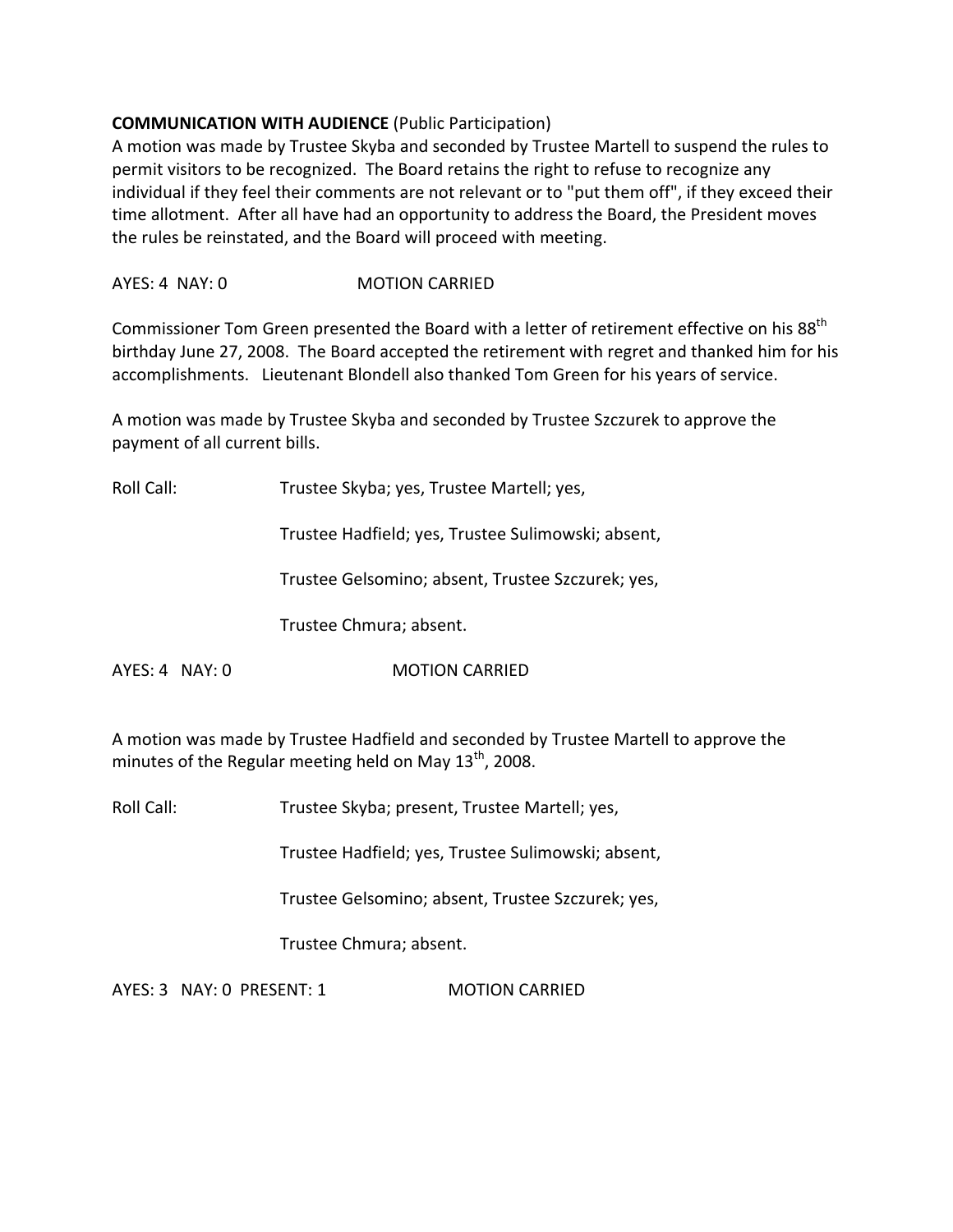#### **TREASURER'S REPORT**

## Schedule of Assets (Arising from Cash Transactions) May 31, 2008

#### Assets

| Checking and money market accounts (interest rate):      |             |
|----------------------------------------------------------|-------------|
| Plaza Bank checking (0.245%)                             | \$<br>1,077 |
| Plaza Bank money market (1.05%)                          | 613,245     |
| Plaza Bank checking- Public Education                    | 573         |
| Total checking and money market accounts                 | 614,895     |
| Certificates of deposit (interest rate and maturity):    |             |
| Parkway Bank and Trust (4.15% 09/10/08)                  | 472,628     |
| Plaza Bank (4.66% 01/17/09)                              | 112,019     |
| Plaza Bank (3.50% 03/18/09)                              | 1,002,884   |
| Plaza Bank (5.25% 06/23/08)                              | 1,423,669   |
| Belmont Bank (4.10% 05/21/11)                            | 444,688     |
| Parkway Bank and Trust (5.00% 08/07/08)                  | 316,449     |
| Total certificates of deposit                            | 3,772,337   |
| Total checking, money market and certificates of deposit | \$4,387,232 |

Trustee Martell explained the investing of the last CD with Belmont Bank. He also stated that the end of the year numbers show that we should be in the black.

Motion by Trustee Skyba, seconded by Trustee Szczurek to approve the Treasurer's report as presented from the Financial Statement for May 2008**.**

Roll Call: Trustee Skyba; yes, Trustee Martell; yes,

Trustee Hadfield; yes, Trustee Sulimowski; absent,

Trustee Gelsomino; absent, Trustee Szczurek; yes,

Trustee Chmura; absent.

AYES: 4 NAY: 0 **MOTION CARRIED**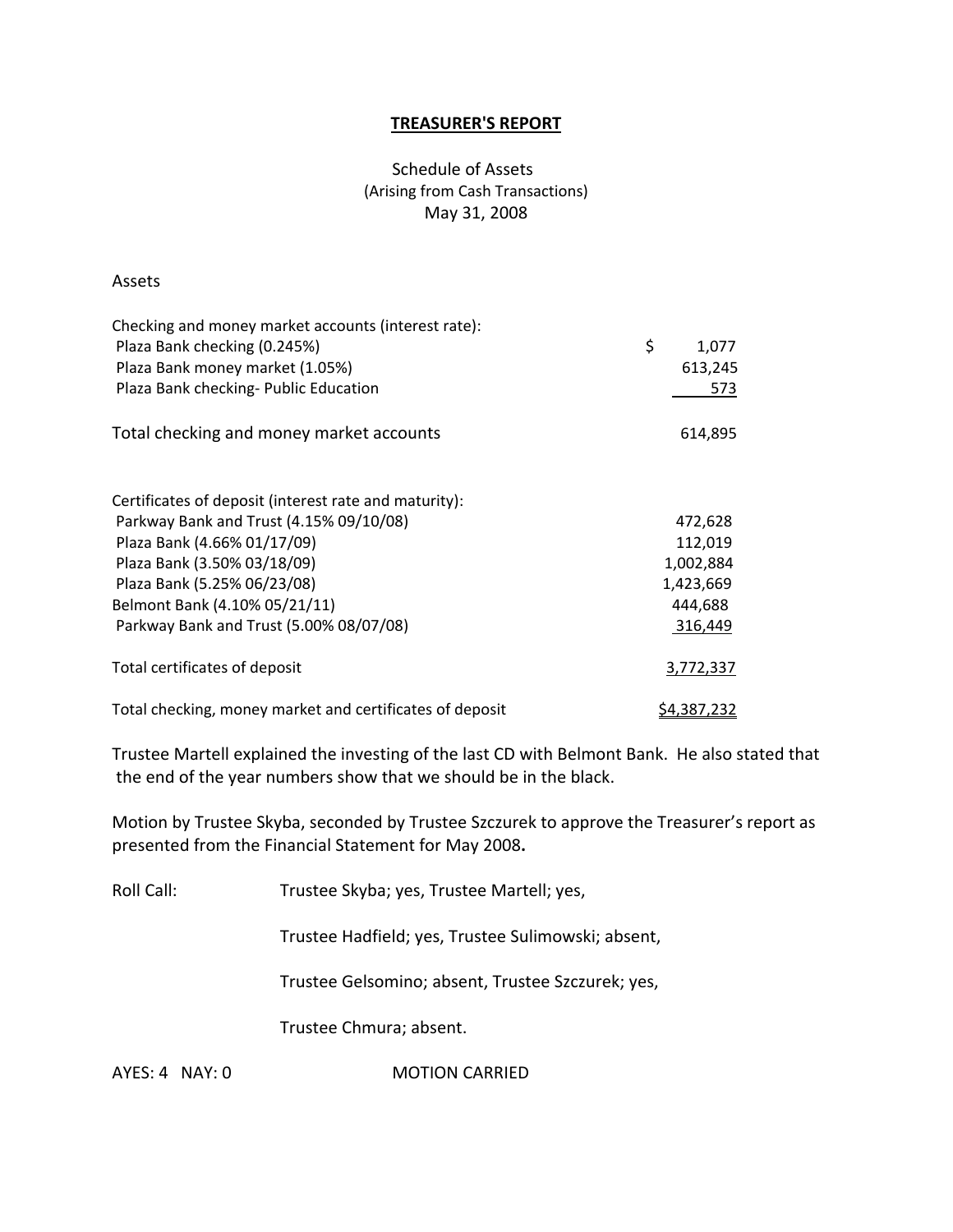# **Chiefs Report:**

All Trustees received a copy of the alarm report.

All Trustees received a copy of the inspection report along with the list of completed inspections for this month.

Chief Stenson explained the water bill from Harwood Heights is being handled by Attorney Mark Chester. He has been in contact with their attorney and believes something will be worked out.

Chief reported that the Commissioners recommended the hiring of Public Safety Recruiting for the upcoming entry level firefighter test.

Chief explained the cost of the lighting project requires us to pay \$8,583.30, we will be reimbursed from the grant \$11,450.00. The District's total cost will be \$5,716.60.

Discussion on the upcoming Blue Cross Blue Shield renewal. Our broker has recommended to stay with the current policy.

Explanation on the retroactive pay due to the firefighters that were not given credit for shift exchange hours within their cycle.

Chief explained the motion on the agenda for the extra work the internal accountant has to do to prepare for the upcoming audit.

Discussion on the mechanical problems with Engine 102.

Chief reported on the 5<sup>th</sup> alarm fire in Franklin Park. We responded with an engine company and a Haz Mat Tech.

Discussion on an agenda item that requires us to transfer \$250.00 from Corporate group medical, dental to Corporate Life Insurance.

A motion was made by Trustee Skyba and seconded by Trustee Hadfield to accept the Chiefs report as presented for May 2008.

AYES: 4 NAY: 0 MOTION CARRIED

# **Presidents Report:**

Absent.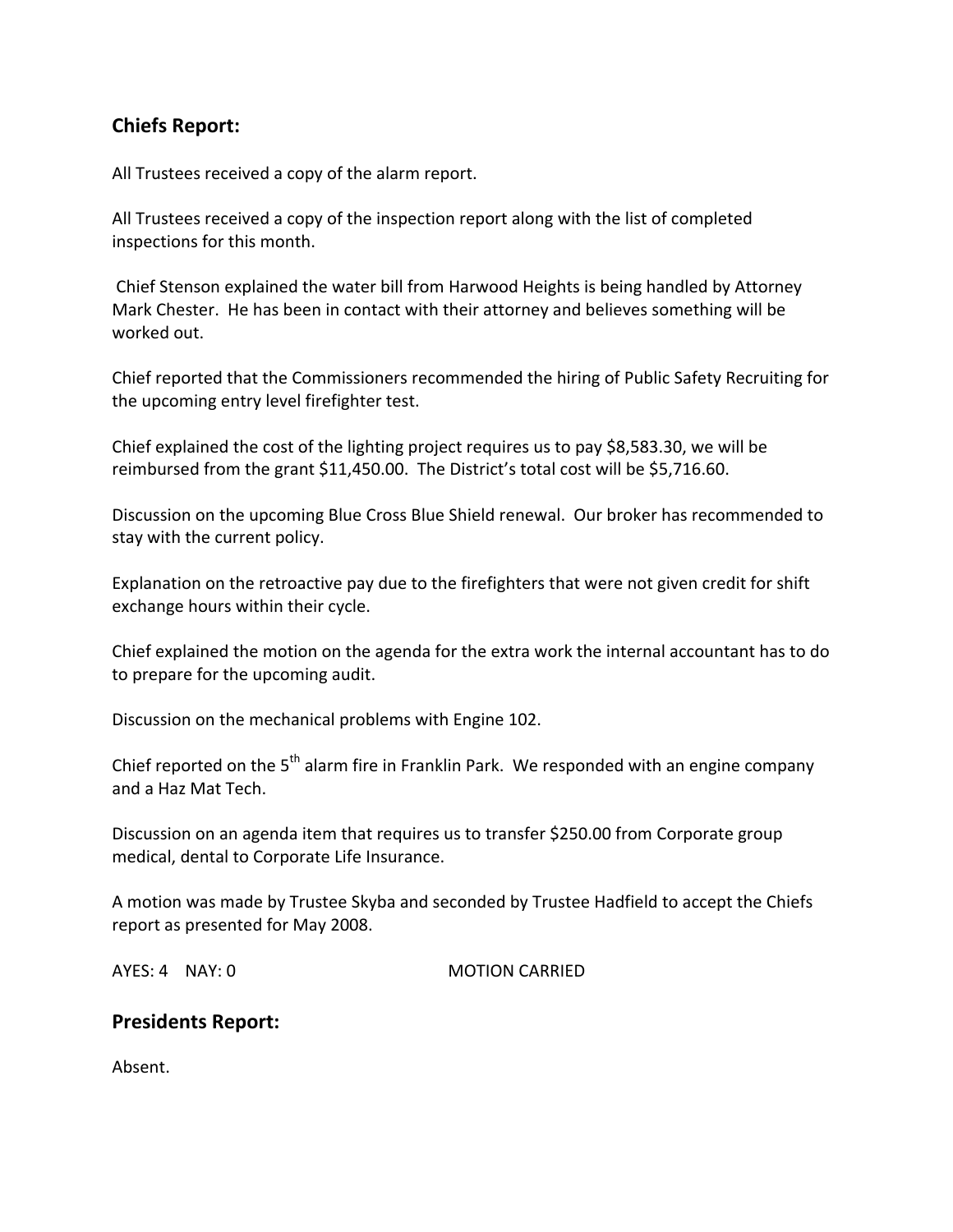# **Committee Reports:**

Finance Committee‐ Trustee Martell reported on the cycle pay that was reviewed by Trustees Sulimowski, Chmura and internal accountant Paul Smit.

Building and Equipment Committee‐ Chairman Trustee Hadfield reported on the kitchen remodel.

Technology and PR Media Committee‐ none

Policy Committee‐ none

Pension Fund‐ Trustee Martell reported on the April meeting and the upcoming July meeting where they will be interviewing investment companies.

## **Old Business:**

None.

## **New Business**:

Motion by Trustee Skyba, seconded by Trustee Martell to adopt and approve Resolution #08‐2, a Resolution for payment of the Prevailing Wage.

| Roll Call:                                                                                                                                                                                     | Trustee Skyba; yes, Trustee Martell; yes,          |
|------------------------------------------------------------------------------------------------------------------------------------------------------------------------------------------------|----------------------------------------------------|
|                                                                                                                                                                                                | Trustee Hadfield; yes, Trustee Sulimowski; absent, |
|                                                                                                                                                                                                | Trustee Gelsomino; absent, Trustee Szczurek; yes,  |
|                                                                                                                                                                                                | Trustee Chmura; absent.                            |
| $AYES: 4$ NAY: 0                                                                                                                                                                               | <b>MOTION CARRIED</b>                              |
| Motion by Trustee Skyba, seconded by Trustee Szczurek to transfer \$250.00 from Corporate<br>Group, hospital, medical, dental, to the following Corporate account: \$250.00 to Life Insurance. |                                                    |
| Roll Call:                                                                                                                                                                                     | Trustee Skyba; yes, Trustee Martell; yes,          |
|                                                                                                                                                                                                | Trustee Hadfield; yes, Trustee Sulimowski; absent, |
|                                                                                                                                                                                                | Trustee Gelsomino; absent, Trustee Szczurek; yes,  |

Trustee Chmura; absent.

AYES: 4 NAY: 0 **MOTION CARRIED**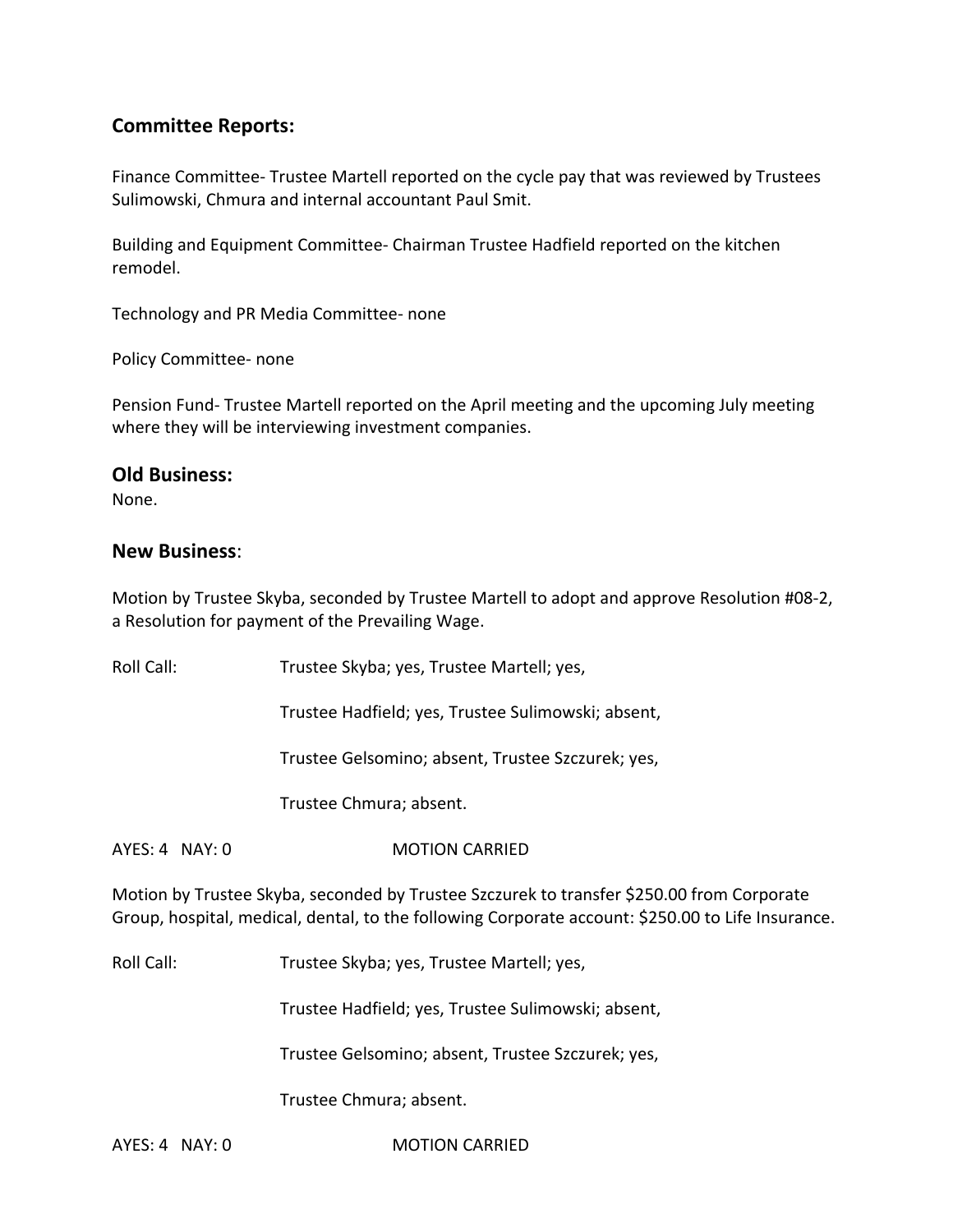Motion by Trustee Hadfield, seconded by Trustee Skyba to approve the lighting project from Lime Energy at a cost of \$17,166.60 of which \$11,450.00 will be paid for from the Clean Energy Grant. Initial payment to commence the project due from Norwood Park Fire Department will be \$8,583.30.

Roll Call: Trustee Skyba; yes, Trustee Martell; yes, Trustee Hadfield; yes, Trustee Sulimowski; absent, Trustee Gelsomino; absent, Trustee Szczurek; yes, Trustee Chmura; absent. AYES: 4 NAY: 0 **MOTION CARRIED** 

Motion by Trustee Hadfield, seconded by Trustee Szczurek to approve Public Safety Recruitment testing company to administer the upcoming entry level exam for firefighter.

Trustee Skyba asked Commissioner Green how they came to the decision to recommend Public Safety Recruitment. Chief Stenson responded by saying Northlake Fire Department just finished testing with this company. They were very happy and the company took a lot of the liability away from the Fire Department.

Roll Call: Trustee Skyba; yes, Trustee Martell; yes,

Trustee Hadfield; yes, Trustee Sulimowski; absent,

Trustee Gelsomino; absent, Trustee Szczurek; yes,

Trustee Chmura; absent.

AYES: 4 NAY: 0 **MOTION CARRIED** 

Motion by Trustee Martell, seconded by Trustee Skyba to approve the proposal from Accountant Paul Smit & Associates to complete the additional work required for the upcoming audit, cost not to exceed \$2,000.00.

Trustee Martell explained the reason why this is needed.

Roll Call: Trustee Skyba; yes, Trustee Martell; yes,

Trustee Hadfield; yes, Trustee Sulimowski; absent,

Trustee Gelsomino; absent, Trustee Szczurek; yes,

Trustee Chmura; absent.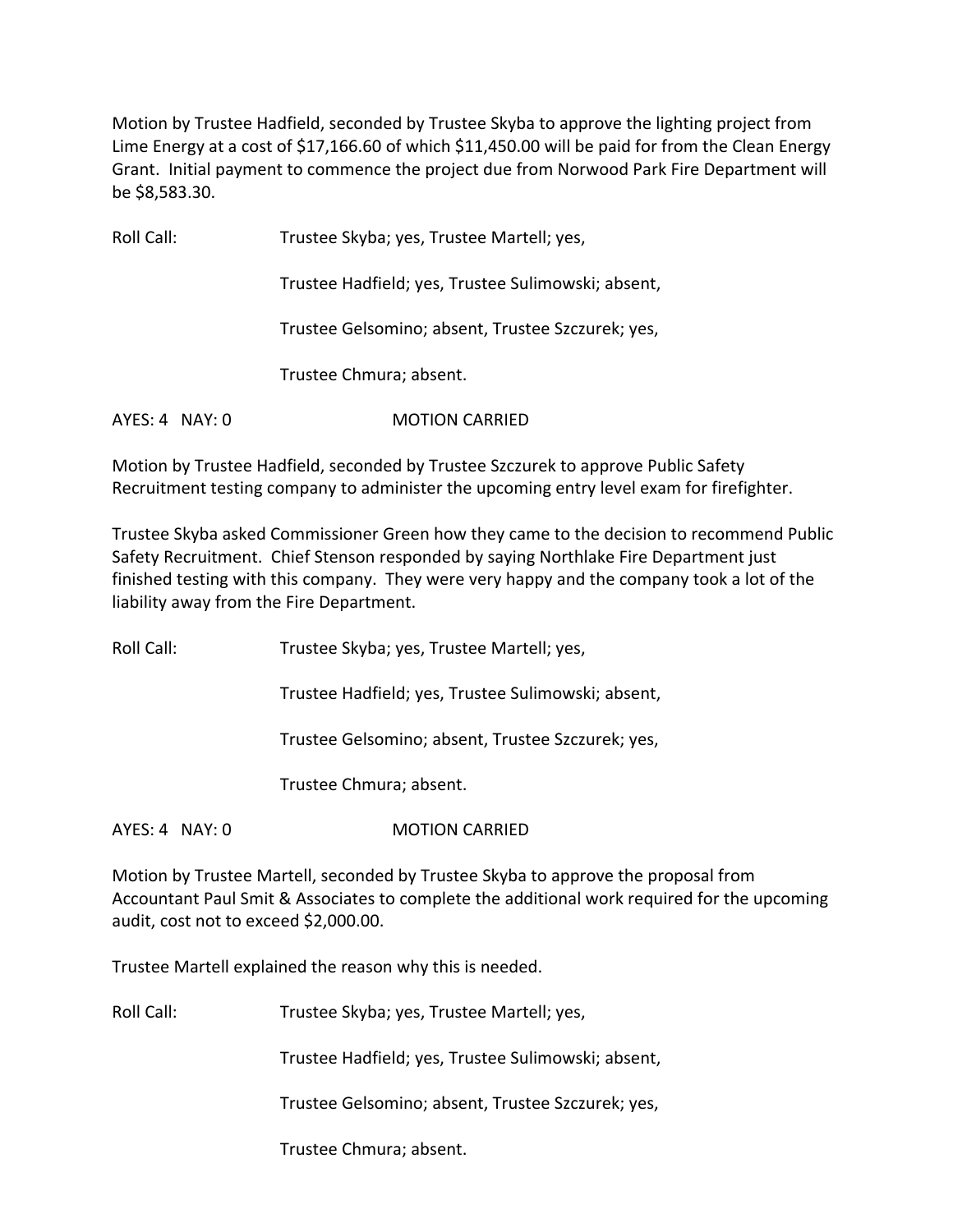## AYES: 4 NAY: 0 **MOTION CARRIED**

Motion by Trustee Skyba, seconded by Trustee Hadfield to approve the back‐pay from May 1, 2006 to May 1, 2008 of \$7,874.20 due to the firefighters that were not given credit for shift exchange hours within their cycle.

Trustee Skyba asked who reviewed the calculations. Trustee Martell stated he checked them twice, along with Trustee Sulimowski, Chmura and internal accountant Paul Smit.

Roll Call: Trustee Skyba; yes, Trustee Martell; yes,

Trustee Hadfield; yes, Trustee Sulimowski; absent,

Trustee Gelsomino; absent, Trustee Szczurek; yes,

Trustee Chmura; absent.

AYES: 4 NAY: 0 **MOTION CARRIED** 

Motion by Trustee Szczurek and seconded by Trustee Martell to go into Executive Session to discuss personnel, salary, and approve the Executive minutes from May  $13^{\text{th}}$ , 2008.

Roll Call: Trustee Skyba; yes, Trustee Martell; yes,

Trustee Hadfield; yes, Trustee Sulimowski; absent,

Trustee Gelsomino; absent, Trustee Szczurek; yes,

Trustee Chmura; absent.

AYES: 4 NAY: 0 MOTION CARRIED

Went into Executive Session at 7:43 P.M.

Returned from Executive Session at 8:14 P.M. All present. The Board approved the Executive minutes from May 13<sup>th</sup>, 2008. No other votes taken.

Motion by Trustee Szczurek, seconded by Trustee Skyba to appoint Doug Strempek as Norwood Park Fire Protection District Fire Commissioner for a 3 year term, from June 10, 2008 to May 31, 2011.

Roll Call: Trustee Skyba; yes, Trustee Martell; yes,

Trustee Hadfield; yes, Trustee Sulimowski; absent,

Trustee Gelsomino; absent, Trustee Szczurek; yes,